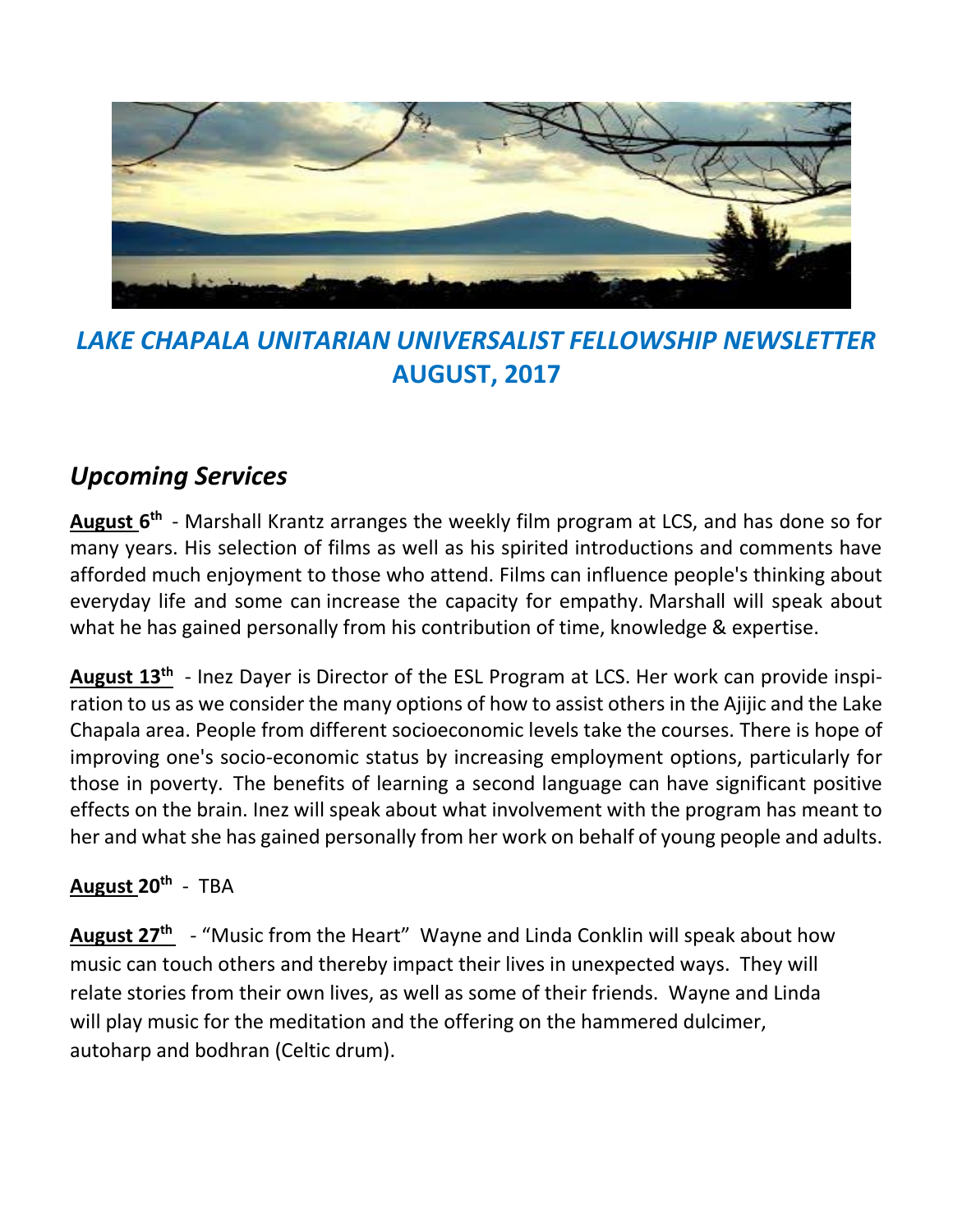

### **ELLEN McFARLAND**

Who is Ellen McFarland? There are many germane and surprising answers to this question. She is, among other things, a gardener, a world traveler, a teacher of English as a Second Language, and an interior decorator of her own beautiful house in Ajijic, a mother, a grandmother, a friend, and a member of LCUUF.

In her childhood, her family moved constantly as her father was in the military. Ellen said she "didn't like" the constant uprooting and changing of schools and friends. Her best years, however, were spent in Hawaii, when she was ten to twelve years old. From Hawaii her family moved to Phoenix. Ellen grew up in Phoenix and was able to make her own decisions, and the first one was to stop moving all over the country. She happily settled down, got married and had two children. She finished her B.A. in Human Nutrition at Arizona State University while raising her children and holding down a job to pay for her education and meet household expenses. After obtaining her degree, she worked in management for several hospitals. She was a single mother during many of those years. She said her children were helpful and supportive, which enabled her to accomplish her educational goals.

In 1980 Ellen moved to San Francisco and worked in the dietary department of a major hospital. She worked there until 1993 when she moved to Prague in the Czech Republic, teaching English, utilizing the certificate she had obtained through night school courses in San Francisco. Ellen spent her 50<sup>th</sup> birthday in a pub in Prague. It was an "exciting time," as she said, to be there. Because of social and political changes, Western teachers of English were in heavy demand. After a year in Prague, she returned to San Francisco where she obtained her M.A. in TESOL (Teaching English to Speakers of Other Languages).

Ellen received a USIS fellowship to train teachers of English in Nizhny Novgorod in Central Russia. She enjoyed the Russian people, finding them friendly, always ready for a spontaneous party. She said she was "not lonely" that year.

Moving back to San Francisco, Ellen taught ESP (English for Special Purposes) to engineers in Silicon Valley for two years. By that time she realized that she was in her mid-fifties and had made no financial plans for retirement. She looked around for a lucrative job and found employment teaching ESP in the United Arab Emirates. She worked there for eight years and was able to save two-thirds of her salary. Her next move was to Japan, where she was able to save one-half of her salary for the five years she taught there. Her selfimposed retirement plan, it seemed, was efficacious, lucrative, and, to be honest, a lot of fun! She left Japan in 2012, returning to San Francisco where she taught online adult ESP for three years. She still has one Japanese online student.

By the year 2014 Ellen's two children were married, living in California, and had produced two grandchildren. Ellen was more than ready for retirement. She moved to Ajijic where she is active in the UU Fellowship and takes cooking and gardening classes. She likes traveling within Mexico, has a host of friends, myriad social activities, and is exploring Secular Buddhism and studying Spanish, proving that, after all these year, Ellen still enjoys learning new things.

Submitted by Liz Moulder



#### **MEMBERSHIP NEWS**

When Rev. Matt Alspaugh arrives at our Fellowship we will have a New Member Orientation and Ceremony for our 4 prospective new members. The New Member Orientation will be held the  $2<sup>nd</sup>$  week of October, followed by the New Member Ceremony on October 15<sup>th</sup>. If you are interested in becoming a member of our Fellowship please contact Marty Weston, Membership Committee Chairperson at 765 2357. Again, a BIG thank you to all those who volunteer as an "Assistant Greeter" on Sunday mornings. You are truly an asset to our Fellowship and the Membership Committee.